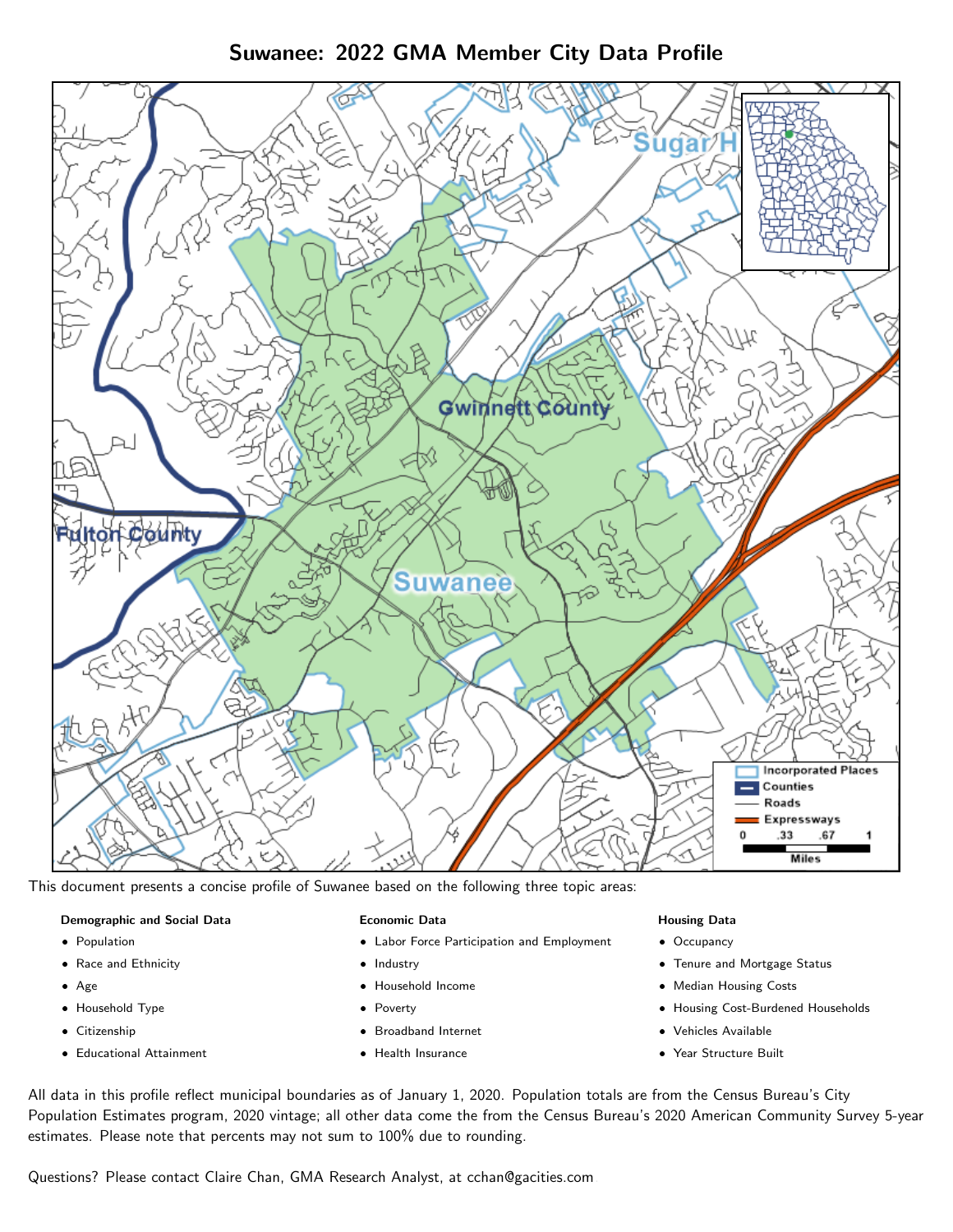# Suwanee: Demographic and Social





**Citizenship** 



Race and Ethnicity



Source: U.S. Census Bureau, City Population Estimates, 2020 vintage Source: American Community Survey, 2020 5-year estimates, table B03002

## Household Type



Source: American Community Survey, 2020 5-year estimates, table B01001 Source: American Community Survey, 2020 5-year estimates, table B11001

## Educational Attainment



Source: American Community Survey, 2020 5-year estimates, table B05002 Source: American Community Survey, 2020 5-year estimates, table B15002

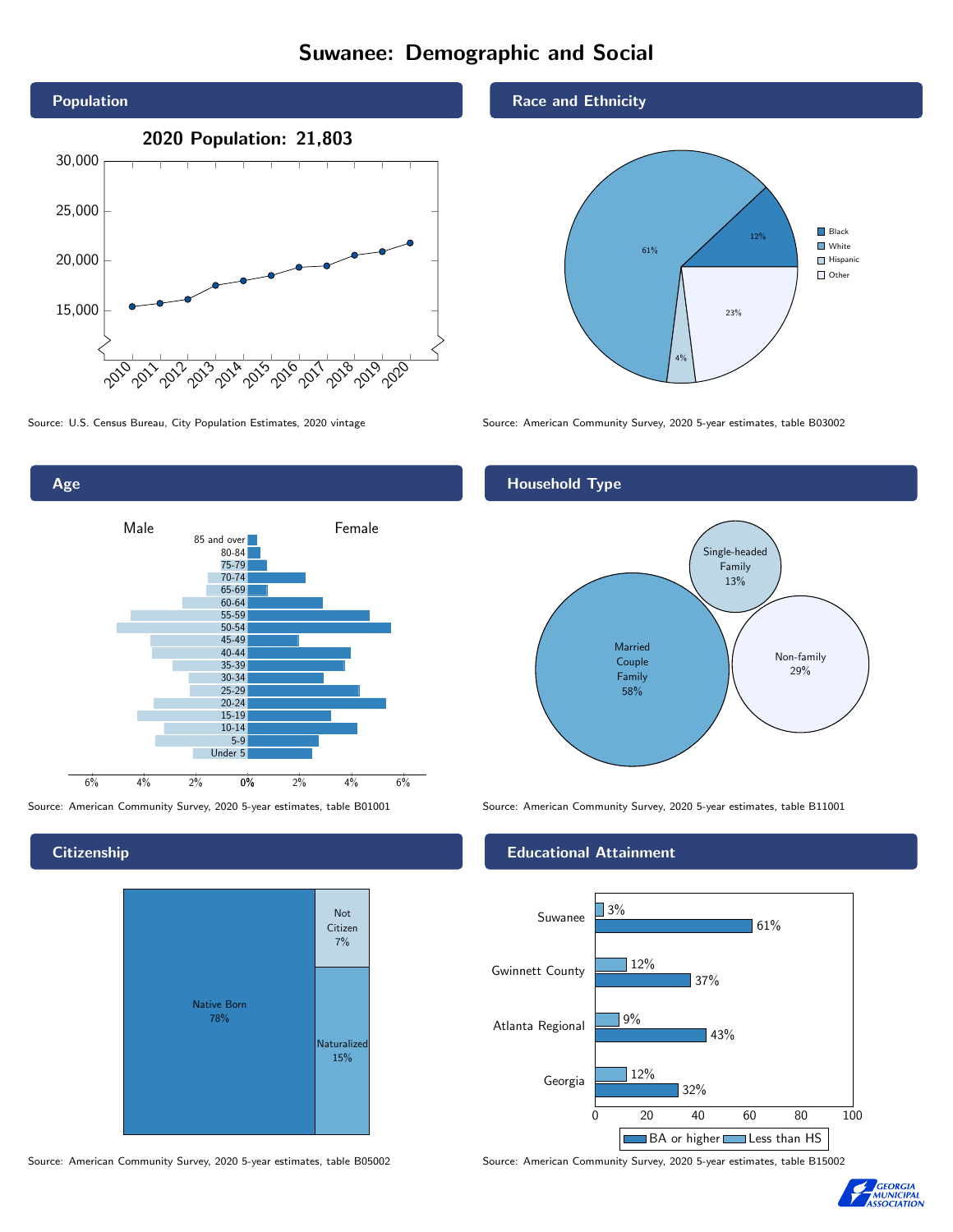## Suwanee: Economic



Source: American Community Survey, 2020 5-year estimates, table B23001 Note: Unemployment rate is based upon the civilian labor force.



Source: American Community Survey, 2020 5-year estimates, tables B19013 and B19025 Source: American Community Survey, 2020 5-year estimates, table B17010



#### Industry

| Agriculture, forestry, fishing and hunting, and mining      | $0\%$ |
|-------------------------------------------------------------|-------|
| Construction                                                | 4%    |
| Manufacturing                                               | 9%    |
| <b>Wholesale Trade</b>                                      | 4%    |
| Retail Trade                                                | 9%    |
| Transportation and warehousing, and utilities               | 3%    |
| Information                                                 | $1\%$ |
| Finance and insurance, real estate, rental, leasing         | 8%    |
| Professional, scientific, mgt, administrative, waste mgt    | 24%   |
| Educational services, and health care and social assistance | 20%   |
| Arts, entertainment, recreation, accommodation, food        | 10%   |
| service                                                     |       |
| Other services, except public administration                | 5%    |
| Public administration                                       | 3%    |

Source: American Community Survey, 2020 5-year estimates, table C24030

## Poverty



## Health Insurance



Source: American Community Survey, 2020 5-year estimates, table B28002 Source: American Community Survey, 2020 5-year estimates, table B18135